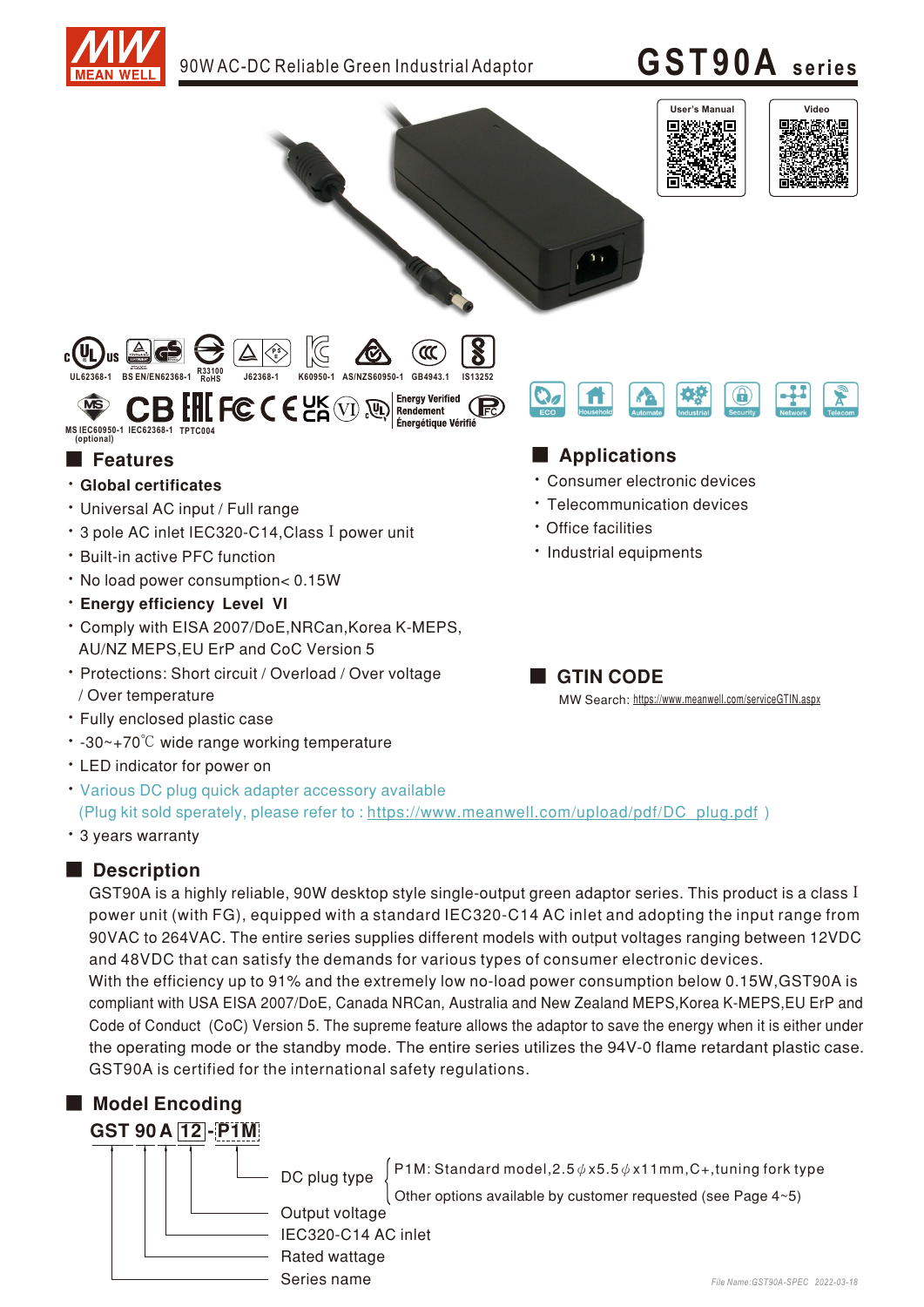

*File Name:GST90A-SPEC 2022-03-18*

| <b>SPECIFICATION</b> |                                                                                                                           |                                                                                                                                                                                                                                                                                  |                                             |                                                                                              |                 |                                            |  |  |  |  |
|----------------------|---------------------------------------------------------------------------------------------------------------------------|----------------------------------------------------------------------------------------------------------------------------------------------------------------------------------------------------------------------------------------------------------------------------------|---------------------------------------------|----------------------------------------------------------------------------------------------|-----------------|--------------------------------------------|--|--|--|--|
| ORDER NO.            |                                                                                                                           | GST90A12-P1M                                                                                                                                                                                                                                                                     | GST90A15-P1M                                | GST90A19-P1M                                                                                 | GST90A24-P1M    | GST90A48-P1M                               |  |  |  |  |
|                      | SAFETY MODEL NO.                                                                                                          | GST90A12                                                                                                                                                                                                                                                                         | GST90A15                                    | GST90A19                                                                                     | GST90A24        | GST90A48                                   |  |  |  |  |
|                      | <b>DC VOLTAGE</b><br>Note.2 12V                                                                                           |                                                                                                                                                                                                                                                                                  | 15V                                         | <b>19V</b>                                                                                   | 24 <sub>V</sub> | 48V                                        |  |  |  |  |
|                      | <b>RATED CURRENT</b>                                                                                                      | 6.67A                                                                                                                                                                                                                                                                            | 6A                                          | 4.74A                                                                                        | 3.75A           | 1.87A                                      |  |  |  |  |
|                      | <b>CURRENT RANGE</b>                                                                                                      | $0 - 6.67A$                                                                                                                                                                                                                                                                      | $0 - 6A$                                    | $0 - 4.74A$                                                                                  | $0 - 3.75A$     | $0 - 1.87A$                                |  |  |  |  |
| <b>OUTPUT</b>        |                                                                                                                           | 80W                                                                                                                                                                                                                                                                              | 90W                                         | 90W                                                                                          | 90W             | 90W                                        |  |  |  |  |
|                      | <b>RATED POWER (max.)</b>                                                                                                 |                                                                                                                                                                                                                                                                                  |                                             |                                                                                              |                 |                                            |  |  |  |  |
|                      | RIPPLE & NOISE (max.) Note.3 120mVp-p                                                                                     |                                                                                                                                                                                                                                                                                  | $150mVp-p$                                  | $180mVp-p$                                                                                   | 200mVp-p        | 200mVp-p                                   |  |  |  |  |
|                      | <b>VOLTAGE TOLERANCE Note.4</b>                                                                                           | ±5.0%                                                                                                                                                                                                                                                                            | ±5.0%                                       | ±4.0%                                                                                        | ±3.0%           | ±2.5%                                      |  |  |  |  |
|                      | <b>LINE REGULATION</b>                                                                                                    | Note.5 $\pm$ 1.0%                                                                                                                                                                                                                                                                | ±1.0%                                       | ±1.0%                                                                                        | ±1.0%           | ±1.0%                                      |  |  |  |  |
|                      | <b>LOAD REGULATION</b>                                                                                                    | ±5.0%                                                                                                                                                                                                                                                                            | ±5.0%<br>±4.0%<br>±3.0%<br>±2.5%            |                                                                                              |                 |                                            |  |  |  |  |
|                      | <b>SETUP, RISE TIME</b>                                                                                                   | Note.6 1000ms, 50ms / 230VAC<br>1000ms, 50ms / 115VAC at full load                                                                                                                                                                                                               |                                             |                                                                                              |                 |                                            |  |  |  |  |
|                      | <b>HOLD UP TIME (Typ.)</b>                                                                                                | 20ms / 230VAC<br>20ms / 115VAC at full load                                                                                                                                                                                                                                      |                                             |                                                                                              |                 |                                            |  |  |  |  |
|                      | <b>VOLTAGE RANGE</b>                                                                                                      | Note.7 $90 \sim 264$ VAC $127 \sim 370$ VDC                                                                                                                                                                                                                                      |                                             |                                                                                              |                 |                                            |  |  |  |  |
|                      | <b>FREQUENCY RANGE</b>                                                                                                    | $47 - 63$ Hz                                                                                                                                                                                                                                                                     |                                             |                                                                                              |                 |                                            |  |  |  |  |
|                      | <b>POWER FACTOR (Typ.)</b>                                                                                                | PF>0.91 / 230VAC                                                                                                                                                                                                                                                                 |                                             | PF>0.95 / 115VAC at full load                                                                |                 |                                            |  |  |  |  |
| <b>INPUT</b>         | <b>EFFICIENCY (Typ.)</b>                                                                                                  | 89%                                                                                                                                                                                                                                                                              | 89.5%                                       | 90%                                                                                          | 90%             | 91%                                        |  |  |  |  |
|                      | AC CURRENT (Typ.)                                                                                                         | 1.3A/115VAC                                                                                                                                                                                                                                                                      | 0.6A / 230VAC                               |                                                                                              |                 |                                            |  |  |  |  |
|                      | <b>INRUSH CURRENT (max.)</b>                                                                                              | Cold start 35 / 115AC                                                                                                                                                                                                                                                            | 70A/230VAC                                  |                                                                                              |                 |                                            |  |  |  |  |
|                      | <b>LEAKAGE CURRENT(max.)</b>                                                                                              | 1mA/240VAC                                                                                                                                                                                                                                                                       |                                             |                                                                                              |                 |                                            |  |  |  |  |
|                      | <b>OVERLOAD</b>                                                                                                           | 110 $\sim$ 150% rated output power                                                                                                                                                                                                                                               |                                             |                                                                                              |                 |                                            |  |  |  |  |
|                      |                                                                                                                           | Protection type : Hiccup mode, recovers automatically after fault condition is removed                                                                                                                                                                                           |                                             |                                                                                              |                 |                                            |  |  |  |  |
| <b>PROTECTION</b>    |                                                                                                                           | 105 $\sim$ 135% rated output voltage                                                                                                                                                                                                                                             |                                             |                                                                                              |                 |                                            |  |  |  |  |
|                      | <b>OVER VOLTAGE</b>                                                                                                       | Protection type : Shut down o/p voltage, re-power on to recover                                                                                                                                                                                                                  |                                             |                                                                                              |                 |                                            |  |  |  |  |
|                      | <b>OVER TEMPERATURE</b>                                                                                                   | Shut down o/p voltage, re-power on to recover                                                                                                                                                                                                                                    |                                             |                                                                                              |                 |                                            |  |  |  |  |
|                      | <b>WORKING TEMP.</b>                                                                                                      | $-30 \sim +70^{\circ}$ C (Refer to "Derating Curve")                                                                                                                                                                                                                             |                                             |                                                                                              |                 |                                            |  |  |  |  |
|                      | <b>WORKING HUMIDITY</b>                                                                                                   | $20\% \sim 90\%$ RH non-condensing                                                                                                                                                                                                                                               |                                             |                                                                                              |                 |                                            |  |  |  |  |
| <b>ENVIRONMENT</b>   | <b>STORAGE TEMP., HUMIDITY</b>                                                                                            | $-40 \sim +85^{\circ}$ C, 10 ~ 95% RH non-condensing                                                                                                                                                                                                                             |                                             |                                                                                              |                 |                                            |  |  |  |  |
|                      | <b>TEMP. COEFFICIENT</b>                                                                                                  | $\pm$ 0.03% / °C (0~40°C)                                                                                                                                                                                                                                                        |                                             |                                                                                              |                 |                                            |  |  |  |  |
|                      | <b>VIBRATION</b>                                                                                                          | 10 ~ 500Hz, 2G 10min./1cycle, period for 60min. each along X, Y, Z axes                                                                                                                                                                                                          |                                             |                                                                                              |                 |                                            |  |  |  |  |
|                      | <b>SAFETY STANDARDS Note. 8</b>                                                                                           | UL62368-1, CSA C22.2 No.62368-1, TUV BS EN/EN62368-1, BSMI CNS14336, CCC GB4943.1, PSE J62368-1, AS/NZS 60950.1,<br>BIS IS13252, KC K60950-1, EAC TP TC 004 approved; SIRIM MS IEC60950-1 (optional) approved                                                                    |                                             |                                                                                              |                 |                                            |  |  |  |  |
|                      |                                                                                                                           |                                                                                                                                                                                                                                                                                  |                                             |                                                                                              |                 |                                            |  |  |  |  |
|                      | WITHSTAND VOLTAGE                                                                                                         | I/P-O/P: 3KVAC I/P-FG:2KVAC O/P-FG:0.5KVAC                                                                                                                                                                                                                                       |                                             |                                                                                              |                 |                                            |  |  |  |  |
|                      | <b>ISOLATION RESISTANCE</b>                                                                                               | I/P-O/P, I/P-FG, O/P-FG:100M Ohms / 500VDC / 25°C / 70% RH                                                                                                                                                                                                                       |                                             |                                                                                              |                 |                                            |  |  |  |  |
|                      | <b>EMC EMISSION</b>                                                                                                       | Parameter                                                                                                                                                                                                                                                                        | <b>Standard</b><br><b>Test Level / Note</b> |                                                                                              |                 |                                            |  |  |  |  |
|                      |                                                                                                                           | Conducted emission                                                                                                                                                                                                                                                               |                                             | BS EN/EN55032(CISPR32), FCC PART 15 / CISPR22<br>CAN ICES-3(B)/NMB-3(B), CNS13438, GB17625.1 | Class B         |                                            |  |  |  |  |
|                      |                                                                                                                           |                                                                                                                                                                                                                                                                                  | EAC TP TC 020, MSIP KN32                    |                                                                                              |                 |                                            |  |  |  |  |
|                      |                                                                                                                           | Radiated emission                                                                                                                                                                                                                                                                |                                             | BS EN/EN55032(CISPR32), FCC PART 15 / CISPR22<br>CAN ICES-3(B)/NMB-3(B), CNS13438, GB17625.1 |                 |                                            |  |  |  |  |
| <b>SAFETY &amp;</b>  |                                                                                                                           |                                                                                                                                                                                                                                                                                  | EAC TP TC 020, MSIP KN32                    |                                                                                              |                 | Class B                                    |  |  |  |  |
| <b>EMC</b>           |                                                                                                                           | Harmonic current                                                                                                                                                                                                                                                                 | BS EN/EN61000-3-2, GB9254                   |                                                                                              | Class A         |                                            |  |  |  |  |
| (Note. 9)            |                                                                                                                           | Voltage flicker                                                                                                                                                                                                                                                                  | BS EN/EN61000-3-3                           |                                                                                              | -------         |                                            |  |  |  |  |
|                      | <b>EMC IMMUNITY</b>                                                                                                       | <b>Parameter</b>                                                                                                                                                                                                                                                                 | <b>Standard</b>                             |                                                                                              |                 | <b>Test Level /Note</b>                    |  |  |  |  |
|                      |                                                                                                                           | <b>ESD</b>                                                                                                                                                                                                                                                                       |                                             | BS EN/EN61000-4-2                                                                            |                 | Level 4, 15KV air; Level 4, 8KV contact    |  |  |  |  |
|                      |                                                                                                                           | RF field susceptibility                                                                                                                                                                                                                                                          |                                             | BS EN/EN61000-4-3                                                                            |                 | Level 2, 3V/m                              |  |  |  |  |
|                      |                                                                                                                           | <b>EFT</b> bursts                                                                                                                                                                                                                                                                | BS EN/EN61000-4-4                           |                                                                                              |                 | Level 2, 1KV                               |  |  |  |  |
|                      |                                                                                                                           | Surge susceptibility                                                                                                                                                                                                                                                             |                                             | BS EN/EN61000-4-5                                                                            |                 | Level 3, 1KV/Line-Line, 2KV/Line-FG        |  |  |  |  |
|                      |                                                                                                                           | Conducted susceptibility                                                                                                                                                                                                                                                         | BS EN/EN61000-4-6                           |                                                                                              | Level 2, 3V     |                                            |  |  |  |  |
|                      |                                                                                                                           | Magnetic field immunity                                                                                                                                                                                                                                                          | BS EN/EN61000-4-8                           |                                                                                              |                 | Level 2, 3A/m                              |  |  |  |  |
|                      |                                                                                                                           |                                                                                                                                                                                                                                                                                  |                                             |                                                                                              |                 | >95% dip 0. 5 periods, 30% dip 25 periods, |  |  |  |  |
|                      |                                                                                                                           | Voltage dips, interruption                                                                                                                                                                                                                                                       |                                             | BS EN/EN61000-4-11<br>$>$ 95% interruptions 250 periods                                      |                 |                                            |  |  |  |  |
|                      | <b>MTBF</b>                                                                                                               | 2529.4K hrs min.<br>MIL-HDBK-217F (25°C)<br>Telcordia SR-332 (Bellcore); 389.3K hrs min.                                                                                                                                                                                         |                                             |                                                                                              |                 |                                            |  |  |  |  |
| <b>OTHERS</b>        | <b>DIMENSION</b>                                                                                                          | 145*60*32mm (L*W*H)                                                                                                                                                                                                                                                              |                                             |                                                                                              |                 |                                            |  |  |  |  |
|                      | <b>PACKING</b>                                                                                                            | 0.45Kg; 30pcs/14.05Kg/0.9CUFT                                                                                                                                                                                                                                                    |                                             |                                                                                              |                 |                                            |  |  |  |  |
| <b>CONNECTOR</b>     | <b>PLUG</b>                                                                                                               | See page 4~5 ; Other type available by customer requested                                                                                                                                                                                                                        |                                             |                                                                                              |                 |                                            |  |  |  |  |
|                      | CABLE                                                                                                                     | See page 4~5; Other type available by customer requested                                                                                                                                                                                                                         |                                             |                                                                                              |                 |                                            |  |  |  |  |
| <b>NOTE</b>          |                                                                                                                           | 1. All parameters are specified at 230VAC input, rated load, 25°C 70% RH ambient.                                                                                                                                                                                                |                                             |                                                                                              |                 |                                            |  |  |  |  |
|                      |                                                                                                                           | 2. DC voltage: The output voltage set at point measure by plug terminal & 50% load.<br>3. Ripple & noise are measured at 20MHz by using a 12" twisted pair terminated with a 0.1 $\mu$ f & 47 $\mu$ f capacitor.                                                                 |                                             |                                                                                              |                 |                                            |  |  |  |  |
|                      |                                                                                                                           | 4. Tolerance: includes set up tolerance, line regulation, load regulation.                                                                                                                                                                                                       |                                             |                                                                                              |                 |                                            |  |  |  |  |
|                      |                                                                                                                           | 5. Line regulation is measured from low line to high line at rated load.<br>6. Length of set up time is measured at first cold start. Turning ON/OFF the power supply may lead to increase of the set up time.                                                                   |                                             |                                                                                              |                 |                                            |  |  |  |  |
|                      |                                                                                                                           | 7. Derating may be needed under low input voltages. Pleas check the derating curve for more details.                                                                                                                                                                             |                                             |                                                                                              |                 |                                            |  |  |  |  |
|                      |                                                                                                                           | 8. The demand for Malaysia safety is processed with the order no. GST90A $\Box$ -SIRIM by request. Please contact MEAN WELL for details.                                                                                                                                         |                                             |                                                                                              |                 |                                            |  |  |  |  |
|                      |                                                                                                                           | 9. The power supply is considered as an independent unit, but the final equipment still need to re-confirm that the whole system complies with the<br>EMC directives. For guidance on how to perform these EMC tests, please refer to "EMI testing of component power supplies." |                                             |                                                                                              |                 |                                            |  |  |  |  |
|                      | (as available on http://www.meanwell.com)                                                                                 |                                                                                                                                                                                                                                                                                  |                                             |                                                                                              |                 |                                            |  |  |  |  |
|                      | ※ Product Liability Disclaimer: For detailed information, please refer to https://www.meanwell.com/serviceDisclaimer.aspx |                                                                                                                                                                                                                                                                                  |                                             |                                                                                              |                 |                                            |  |  |  |  |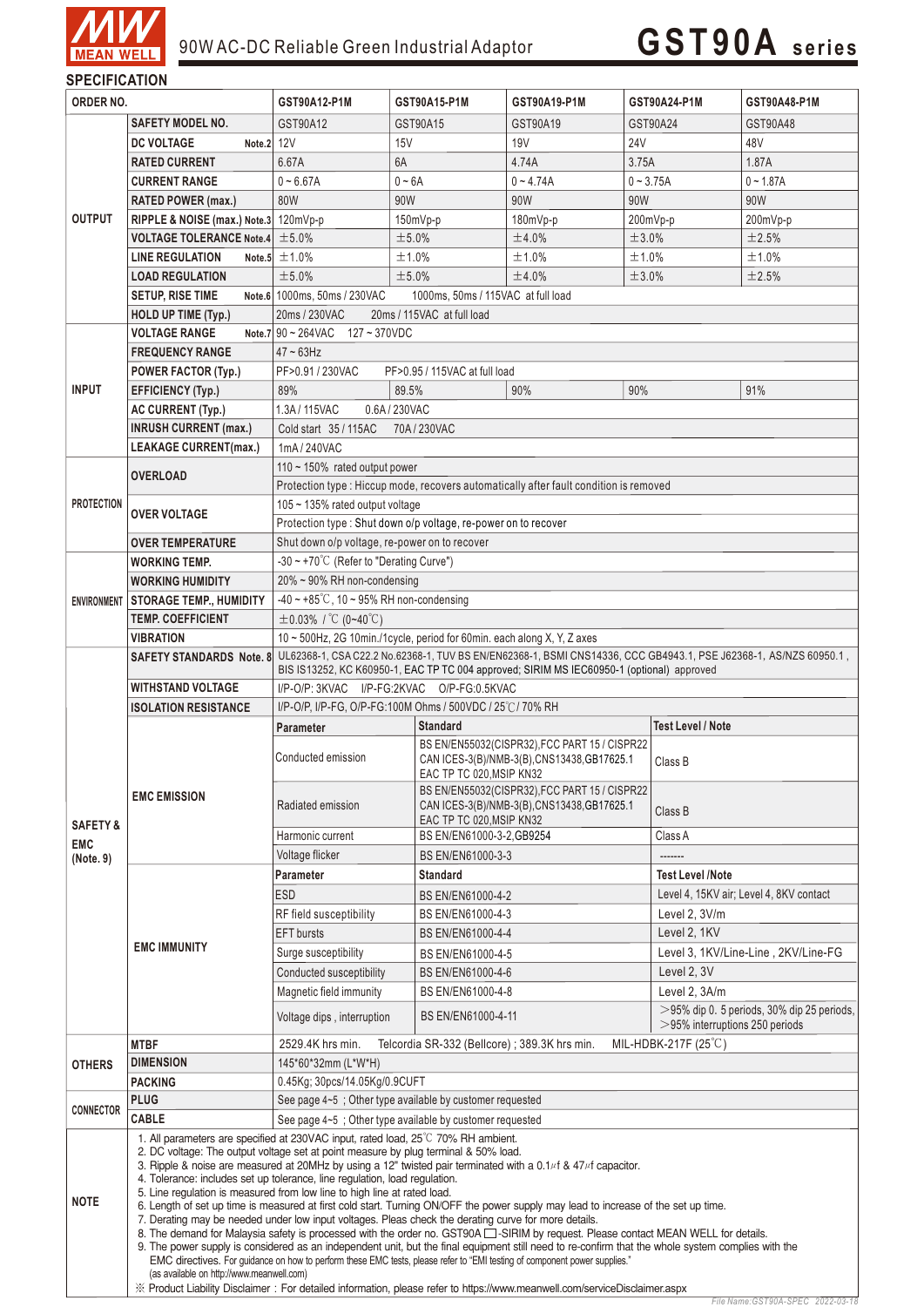

#### 90W AC-DC Reliable Green Industrial Adaptor

### **GST90A seri es**

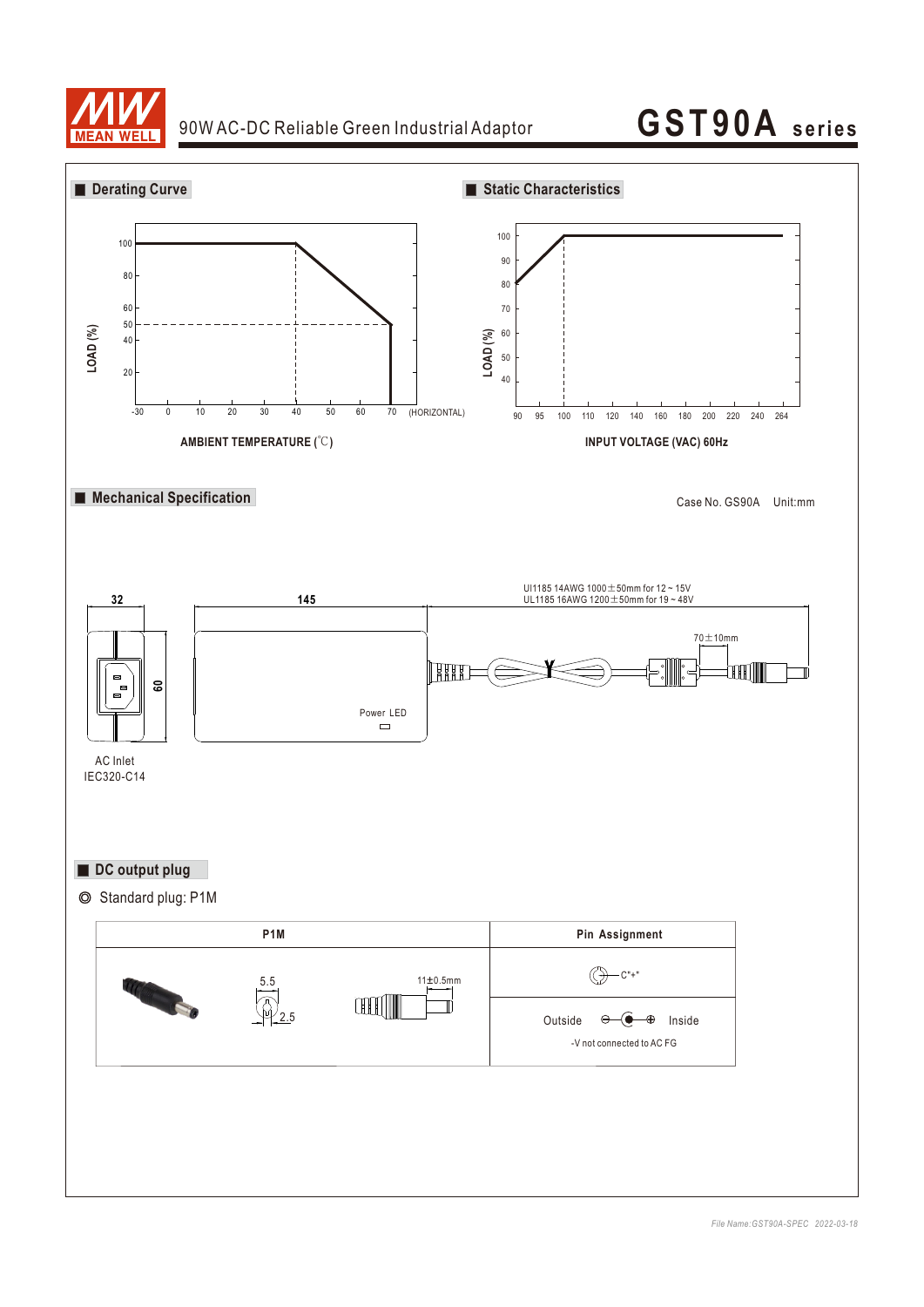

## 90W AC-DC Reliable Green Industrial Adaptor **GST90A** series

◎ DC plug changeable through:

- (1) Customization of the standard part with an optional DC plug according to the table (MOQ applicable)
- (2) Quick adapter accessory (sold separately without MOQ)

Please refer to below table and online selection guide : https://www.meanwell.com/upload/pdf/DC\_plug.pdf

Example quick adapter accessory:



◎ Optional DC plug: (Available in customized cable or quick adapter)

| <b>Tuning Fork Style</b>           |                         | Type No.          | $\mathsf A$ |         | $\sf B$     | $\mathsf C$ | <b>Quick Adapter</b>        |  |
|------------------------------------|-------------------------|-------------------|-------------|---------|-------------|-------------|-----------------------------|--|
|                                    |                         |                   | OD          |         | ID          | L           | Accessory                   |  |
|                                    | С<br>OOHH<br>(Straight) | P11               | 5.5         |         | 2.1         | 9.5         |                             |  |
|                                    |                         | P <sub>1</sub> L  | 5.5         |         | 2.5         | 9.5         |                             |  |
|                                    |                         | P <sub>1</sub>    | 5.5         |         | 2.1         | 11.0        | Available                   |  |
|                                    | C<br>(Right-angled)     | P <sub>1</sub> JR | 5.5         |         | 2.1         | 11.0        | (Current rating: 7.5A max.) |  |
|                                    |                         | P <sub>1</sub> IR | 5.5         |         | 2.1         | 9.5         |                             |  |
|                                    |                         | P <sub>1</sub> LR | 5.5         |         | 2.5         | 9.5         |                             |  |
|                                    |                         | P1MR              | 5.5         |         | 2.5         | 11.0        |                             |  |
| <b>Barrel Style</b>                | Type No.                | $\mathsf A$       |             | B       | C           |             |                             |  |
|                                    |                         | OD                |             | ID      | L           |             |                             |  |
|                                    | С                       | <b>P21</b>        | 5.5         |         | 2.1         | 9.5         |                             |  |
|                                    |                         | P <sub>2</sub> J  | 5.5         |         | 2.1         | 11.0        |                             |  |
|                                    | <b>CHIFFE</b>           | P <sub>2L</sub>   | 5.5         |         | 2.5         | 9.5         | None                        |  |
|                                    | (Straight)              | P <sub>2</sub> M  | 5.5         |         | 2.5         | 11.0        |                             |  |
|                                    | С<br>(Right-angled)     | P <sub>2</sub> IR | 5.5         |         | 2.1         | 9.5         |                             |  |
|                                    |                         | P <sub>2</sub> JR | 5.5         |         | 2.1         | 11.0        |                             |  |
|                                    |                         | P <sub>2</sub> LR | 5.5         |         | 2.5         | 9.5         |                             |  |
|                                    |                         | P2MR              | 5.5         |         | 2.5         | 11.0        |                             |  |
|                                    |                         | Type No.          | $\mathsf A$ |         | B           | C           |                             |  |
|                                    | Lock Style              |                   |             |         | ID<br>L     |             |                             |  |
|                                    | <b>Floating Locking</b> | P2S(S761K)        | 5.53        |         | 2.03        | 12.06       | None                        |  |
|                                    |                         | P2K(761K)         | 5.53        |         | 2.54        | 12.06       |                             |  |
| ĩв                                 |                         | P2C(S760K)        | 5.53        |         | 2.03        | 9.52        |                             |  |
| SWITCHCRAFT original or equivalent |                         | P2D(760K)         | 5.53        |         | 2.54        | 9.52        |                             |  |
| Min. Pin Style                     | Type No.                | A                 |             | B       | $\mathsf C$ |             |                             |  |
|                                    |                         | OD                |             | ID      | L           |             |                             |  |
|                                    | $\overline{C}$          | P <sub>3</sub> A  | 2.35        |         | 0.7         | 11.0        | <b>None</b>                 |  |
|                                    | H<br>珊                  | P <sub>3</sub> B  | 4.0         |         | 1.7         | 11.0        |                             |  |
|                                    | EIAJ equivalent         | P <sub>3</sub> C  | 4.75        |         | 1.7         | 11.0        |                             |  |
| Center Pin Style                   |                         | Type No.          | A           | $\sf B$ | $\mathsf C$ | D           |                             |  |
|                                    |                         |                   | OD          | ID      | L           | Center Pin  |                             |  |
|                                    | С                       | P <sub>4</sub> A  | 5.5         | 3.4     | 11.0        | 1.0         | <b>None</b>                 |  |
|                                    | ŒH<br>EIAJ equivalent   | P <sub>4</sub> B  | 6.5         | 4.4     | 11.0        | 1.4         |                             |  |
|                                    |                         | P <sub>4</sub> C  | 7.4         | 5.1     | 11.0        | 0.6         |                             |  |
|                                    |                         |                   |             |         |             |             |                             |  |